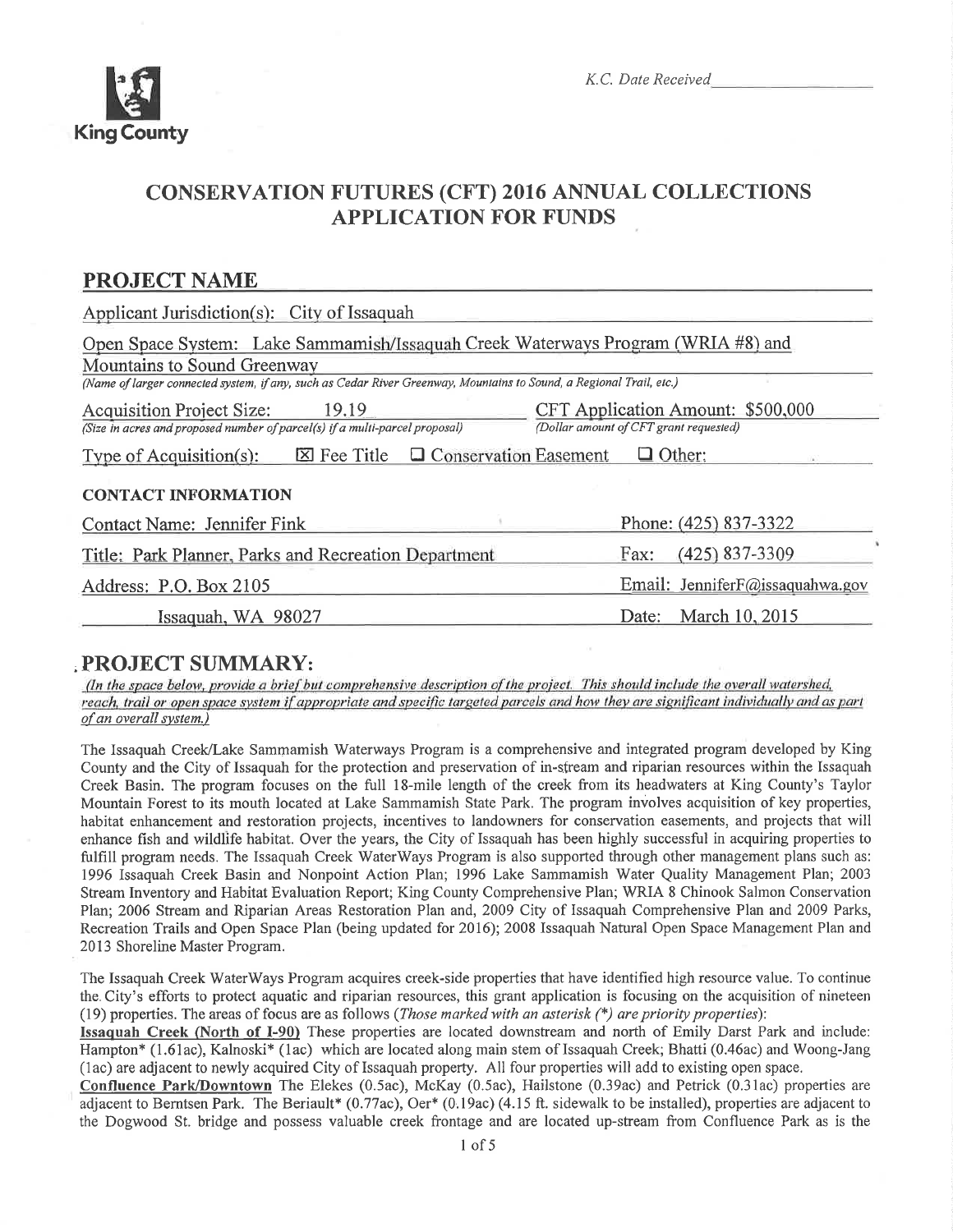Thompson-Powers\*(B) (0.41ac) properry. The Lelanne (0.l9ac) property resides along the East Fork of Issaquah Creek. The Taylor-Cummings\* (0.59), Thompson-Powers\*(A) (0.41ac), and Nierenberg\* (0.57ac) properties are adjacent to City property, the Salmon Hatchery and Issaquah's historic downtown. All of these properties offer great public opportunities and access to shoreline for unique park enjoyment.

South Issaquah Creek Greenway/Squak Valley North – The Lapansky\*  $(2.26ac)$  and Mohl  $(3.16ac)$  properties are creek side, whereas Monhandessi (1.25ac), Williams\* (1.54ac) and Geraci\* (1.9ac) properties would add needed connections to existing open space within South Issaquah Creek Greenway and Squak Valley Park and Squak Valley Park North.

# 1. OPEN SPACE RESOURCES

Please review the attached evaluation criteria. For the **proposed acquisition parcel(s)**, please mark those criteria that apply and thoroughly, yet succinctly, describe in the space below how the proposed acquisition satisfies each marked criteria. Please clearly describe how these criteria might be met at a landscape level, and how they apply to individual parcels. If restoraîion is part of the plan, please briefly describe the current condition and the hoped for restored condition that is the goal of the acquisition.<br> $[\overline{\mathbf{x}}]$  A. Wildlife habitat or rare plant reserve  $\Box$  E. Historic/cultural resources

- 
- $\boxtimes$  A. Wildlife habitat or rare plant reserve  $\boxtimes$  B. Salmon habitat and aquatic resources
- $\boxtimes$  F. Urban passive-use natural area/greenbelt
- 
- 
- E C. Scenic resources E G. Park/open space or natural corridor addition<br>
D. Community separator H. Passive recreation opportunity/unmet needs
	- $\Box$  H. Passive recreation opportunity/unmet needs

A. Wildlife Habitat or Rare Plant Reserve. The Issaquah Creek Basin includes almost 20,000 acres of public lands which provide excellent upland habitat values for both aquatic and terrestrial wildlife. The Issaquah Creek corridor provides critical habitat for endangered, threatened or unique species such as Chinook salmon, great blue heron, and bald eagles. The surrounding upland areas of Taylor, Tiger, Squak and Cougar Mountains and Grand Ridge provide habitat for wintering elk and deer, black bear, cougar and other species. The nineteen (19) identifred sites provide unique in-stream and riparian habitat values within an urban setting. The value of connected blocks of land along the creek will facilitate the provision of major regional connections of land and habitat within the Issaquah Creek Basin.

B. Salmon Habitat and Aquatic Resources. The Issaquah Creek corridor is one of the seventeen (17) identihed Waterways 2000 resource rich basins. The King County Basin Plan cites the creek as a "quintessential salmon stream" because of its high water quality and identified salmonid spawning and rearing habitat. The creek is a key stream for Coho, and also supports Chinook, Sockeye, Cutthroat and Steelhead. The subject properties are located within the identified Locally Significant Resource Area (SRA), which "is to preserve both the structure and the functions of the area." The puryose of an identified SRA is to highlight the need to protect the creek and limit disturbances on the functional and structural integrity of the streams, wetlands, and riparian habitat found along the creek. Additionally, the WRIA <sup>8</sup> Conservation Plan developed 'Actions for the Plan' including Land Use Planning; Site Specific Habitat Protection and Restoration Projects; and Public Outreach and Education. Through this grant application, the City of Issaquah is continuing its efforts to protect and restore Issaquah Creek consistent with the actions identified in the WRIA 8 Conservation Plan.

C. Scenic Resources. For the 2009 Parks, Recreation Trails and Open Space Plan, the City worked with Hebert Research on a public opinion survey. The overwhelming majority of residents (76%) responded that protection of Issaquah Creek, and its resources, were very important. A corollary response was that residents wanted more walking path and trails throughout the city, especially where the trail allowed viewing of Issaquah Creek, but also the surrounding open space/public lands of the "Issaquah Alps," as a scenic "asset" to the community, specifically Tiger and Squak Mountains. In 2013, Issaquah voters with a 77% approval rating supported a \$10 million dollar bond measure, with \$2 million dedicated for creekside property and open space land acquisition. The City of Issaquah has also adopted the Green Necklace vision which "links community and neighborhood parks, riparian corridors, tree lined streets, active and passive plazas and other shared urban spaces, fundamental to Central Issaquah's livability."

F. Urban Passive - Use Natural Area/Greenbelt. The identified sites are located on the main stem of Issaquah Creek and are identified within the Issaquah Creek/Lake Sammamish Waterways Program as part of the open space system to preserve and protect creek resources. Under the Issaquah Creek WaterWays program, the City and King County have acquired several property sites along the length of the creek and have identified other sites for acquisition in order to increase the urban and rural open space/natural area. At this time, the mouth and headwaters of the creek are protected at Lake Sammamish State Park and King County's Taylor Mountain Forest, respectively. Properties adjacent to urban areas may provide unique opportunities for public access and enjoyment of Issaquah's natural resources.

G. Park/Open Space, or Natural Corridor Addition. The Issaquah Creek/Lake Sammamish Waterways Program identifies resource sensitive properties for acquisition and which should be included as part of the publicly owned natural creek corridor (2003 Stream Inventory and Habitat Evaluation Report and WRIA 8 Conservation Plan). The City has acquired several properties along the creek in order to increase its parks and natural areas/open space systems noted in the project summary. Acquisition of properties along the creek will provide strategic links in creating and protecting park, open space and add to the natural corridor from the mouth to the headwaters of Issaquah Creek.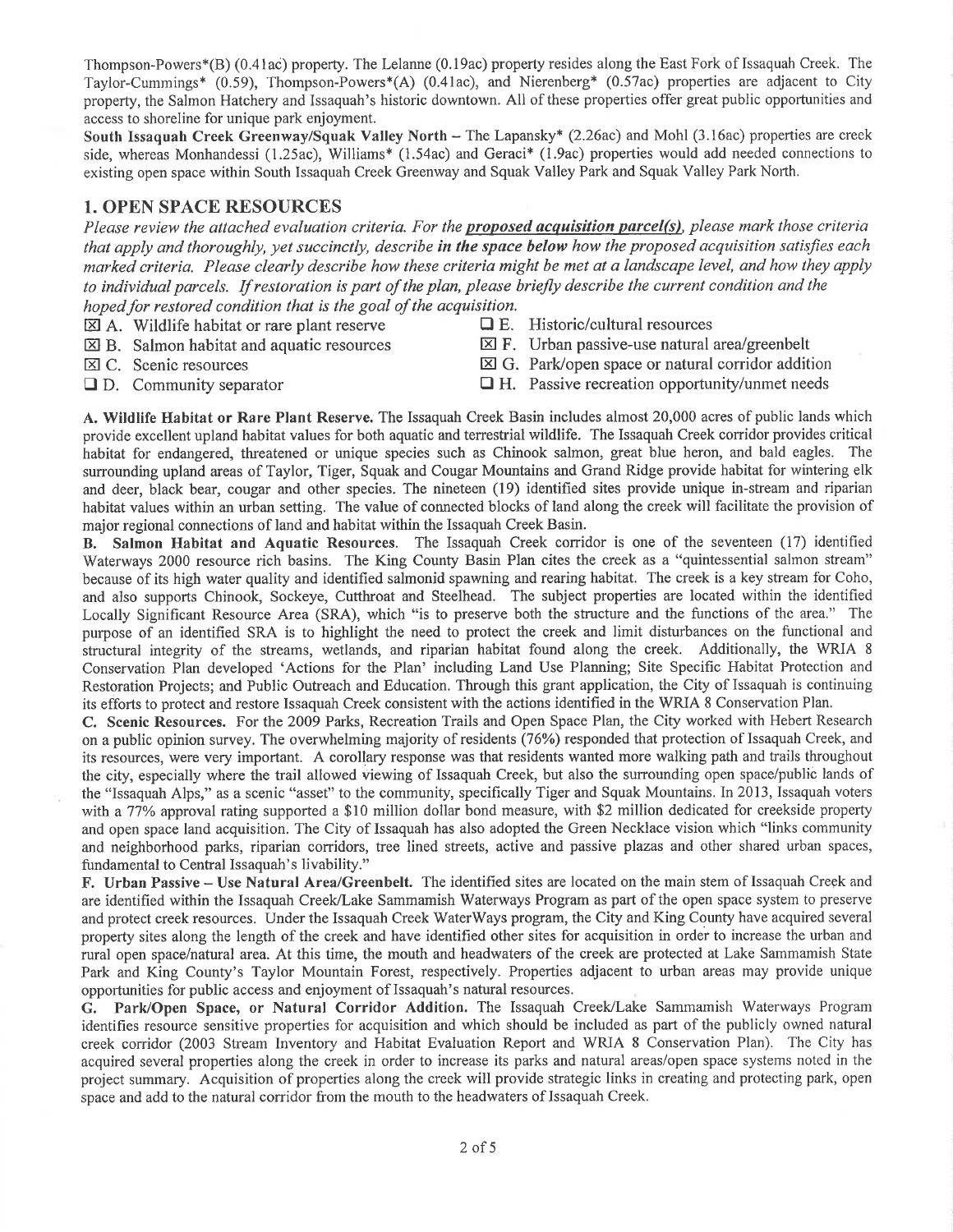### 2. ADDITIONAL FACTORS

For the proposed acquisition parcel(s), please mark all criteria that apply and thoroughly, yet succinctly, describe in the space below how the proposed acquisition satisfies each marked criteria.

**Exi** A. Educational/interpretive opportunity

- El B. Threat of loss of open space resources
- E] C. Ownership complexity/willing seller(s)/ownership interest proposed
- $\boxtimes$  D. Partnerships Describe any public or private partnerships that will enhance this project
- $\boxtimes$  E. Is the property identified in an adopted park, open space, comprehensive, or community plan?
- $\Box$  F. Transferable Development Credits (TDC) participation

A. Educational/interpretive opportunity. The City and County have sponsored environmental educational and interpretive opportunities to foster public awareness and stewardship of the creek's natural resources. One of the programs is the integrated watershed environmental education program developed by the Mountains to Sound Greenway Trust, which identifies and emphasizes the importance of watershed protection. Other opportunities to provide educational and interpretive information are through the City's creek stewardship program, led by the Open Space Steward. The stewardship program includes public volunteer projects that monitors, remove invasive, and plant native riparian species at various project locations along the creek, Sammamish lakeshore and open spaces.

B. Threat of loss of open space resources. The Issaquah area is under intense development pressure and growth. Within the last 15 years, three residential and residentiaUcommercial development projects have been built (e.g., Foothills, Talus and Issaquah Highlands). The City has also adopted a Central Issaquah Plan, which will guide the long-term evolution of the City's primary commercial areas. The Central Issaquah Plan includes Issaquah Creek and identifies properties for acquisition as part of the City's "green necklace." If the identified project sites are developed, an opportunity to protect and preserve the riparian corridor, beyond the required development setbacks, would be lost. Acquisition of key Issaquah Creek Waterways sites, along with the implementation of transfer of development rights, current use taxation and conservation easements will significantly reduce the risk of harm to the Lake Sammamish and the Issaquah Creek system. Development that could cause substantial erosion and hydrological changes to the system would be prevented, or reduced, by preservation ofthese nineteen (19) properties.

C. Ownership complexity/willing seller(s)/ownership interest proposed. Appraisals have been completed or are in process of being completed for the Beriault\*, Oer\*, Taylor/Cummings\*, Nierenberg\*, and Thompson/Powers\*(A) properties and all owners are highly interested in selling their land to the City of Issaquah. Further negotiations are forthcoming. Staff has held prior conversations with the Hailstone, Hampton, Kalnoski, Lelanne, Mohl, and Lapsansky owners to determine their interest in selling their properties and all are very amenable to pwsuing further discussion. Pending the outcome of the aforementioned appraisals and negotiations, staff may initiate contact with the remaining property owners.

D. Partnerships. The City of Issaquah and King County have jointly developed the Issaquah Creek/Lake Sammamish Water Ways Program as part of an integrated and ecologically based management program for the creek, lake and watershed. Other agency partners for watershed protection are the "Issaquah Alps" and Upper Snoqualmie River Valley Interagency Committee composed of the Washington Department of Natural Resources, Washington State Parks and Recreation, US Forest Service, King County, City of Seattle - Cedar River Watershed, and City of Issaquah). Besides the interagency partnership, .the agencies and City have formed working parmerships with groups and organizations that support the protection of Issaquah Creek, including: Friends of the Issaquah Salmon Hatchery (FISH), Issaquah River and Streams Board, Trout Unlimited, Kiwanis, Save Lake Sammamish, Mountains to Sound Greenway Trust, and Issaquah Alps Trails Club. These public agencies and organizations have provided unlimited support and resources to reestablish the biological function of the Issaquah Creek Basin.

E. Is the property identified in an adopted park, open space, comprehensive or community plan? Yes. As part of the public opinion survey conducted for the City of Issaquah's 2009 Parks, Recreation, Open Space and Trails Plan, residents cited preservation of open space and acquiring land around creeks as top priority for funding. Again, this was supported by <sup>a</sup> 77Yo approval rating supported a \$10 million dollar bond measure, with \$2 million dedicated for creekside property and open space land acquisition. The Central Issaquah Plan, including the multitude of other plans previously mentionèd, acknowledge the importance of preserving Issaquah's natural resources. The acquisitions are also consistent with the Issaquah Creek Basin and Nonpoint Action Plan, 1996 Lake Sammamish Water Quality Management Plan, 2003 Stream Inventory and Habitat Evaluation Report, and WRIA 8 Salmon Recovery and Conservation Plan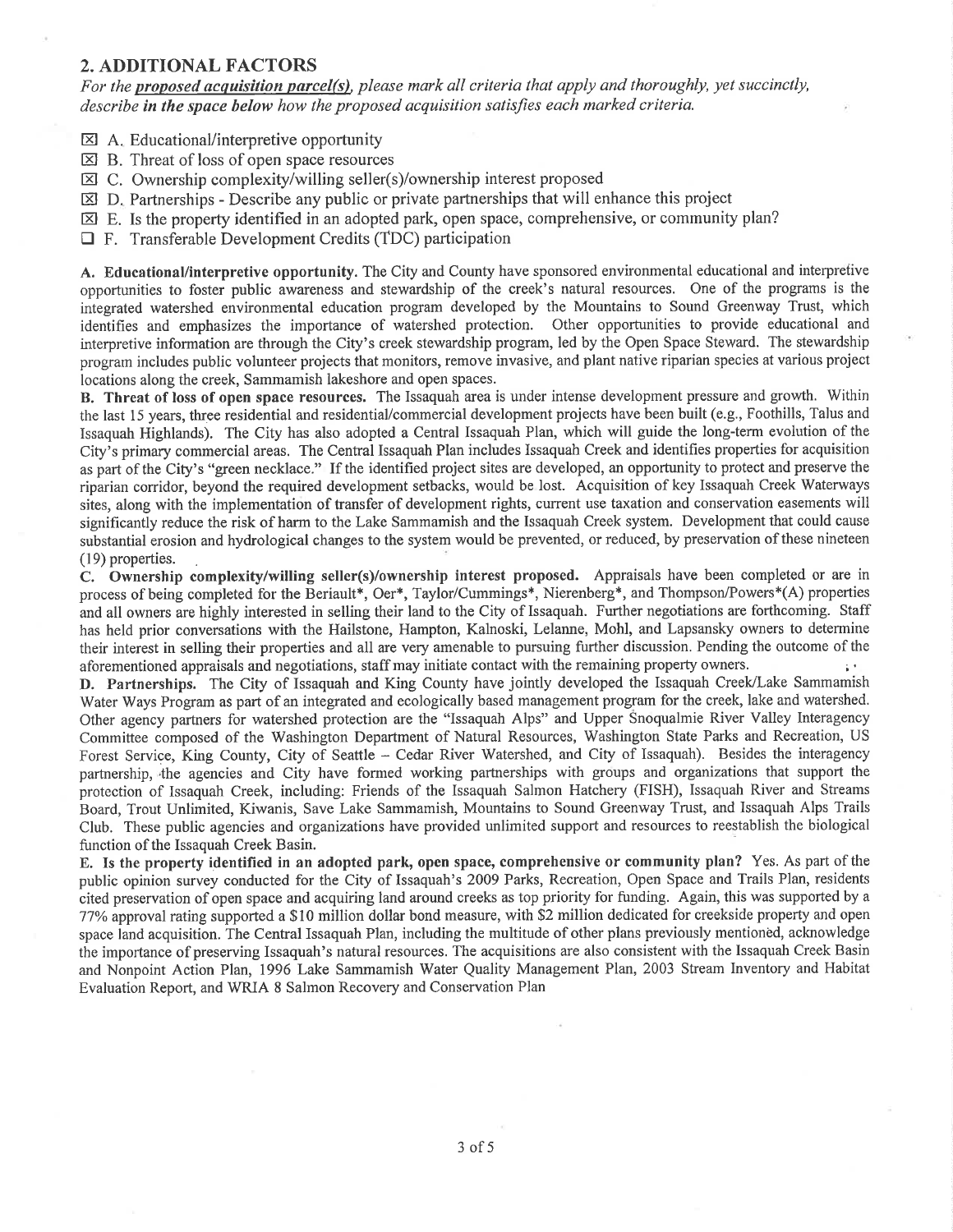# 3. STEWARDSHIP AND MAINTENANCE

How will the property be stewarded and maintained? Does the property lend itself to volunteer stewardship opportunities? How will ongoing stewardship and maintenance efforts be funded?

Over the last 20 years, the City has acquired and provided monitoring programs and stewardship activities of its creekside and upland properties. Also, the City has committed the Open Space Steward, Park Planner, Park Maintenance personnel, Public Works - Engineering Surface Water manager, Office of Sustainability staff, and funding resources for the management of these open space/waterways lands as well as obtaining grants for the implementation of riparian enhancement/re-vegetation projects. Along with King County, Save Lake Sammamish and the Mountains to Sound greenway Trust, the City sponsors volunteer stewardship activities during the fall and spring months.

All nineteen (19) sites identified in this application are ideal candidates for stewardship project. In 2010, the City implemented a major restoration project at Squak Valley Park - North. During summer 2015, the City anticipates a creek restoration project at Confluence Park area. Although riparian vegetation is found on the majority of sites, invasive species like blackberries are also firmly established. It would be appropriate to include the nineteen (19) sites in the City's stewardship program to remove the invasive plants and to replant native species to supplement the established riparian species.

 $\widetilde{\chi}^{\prime}_{1}$ 

## 4. PROJECT BUDGET

| 1) TOTAL CFT APPLICATION AMOUNT <sup>a</sup> | CFT: \$500,000.00 |
|----------------------------------------------|-------------------|
| 2) TOTAL PEL APPLICATION AMOUNT <sup>o</sup> | PEL: \$0          |

 $^a$ Allowable CFT acquisition costs (Ordinance 14714): The disbursement of funds shall be made only for capital project expenditures that include costs of acquiring real property, including interests in real property, and the following costs: the cost of related relocation of eligible occupants, cost of appraisal, cost of appraisal review, costs of title insurance, closing costs, pro rata real estate taxes, recording fees, compensating tax, hazardous waste substances reports, directly related staff costs and related legal and adminístrative costs, but shall not include the cost of preparing applications for conservation futures funds.<br> ${}^{b}$ King County projects only, if applicable.

#### Estimation of property value:

Briefly note how land values have been estimated (i.e., appraisal, property tax assessment, asking price, letter of value or other means).

Appraisals have been completed for the Thompson/Powers\*(A) and Taylor/Cummings\* properties. Appraisals are currently being conducted for the Beriault\*, Oer\* and Nierenberg\* properties. For the properties currently undergoing appraisals and for the other fourteen (14) properties, staff used King County Assessor's property tax assessments, as well as Zillow and recent comps to determine an average general value for the properties.

| <b>PROJECT COSTS</b>                                   | <b>ESTIMATED DOLLAR AMOUNT OR RANGE</b> |  |
|--------------------------------------------------------|-----------------------------------------|--|
| Total property interest value                          | \$7,461,150 (average)                   |  |
| Title and appraisal work                               | \$95,000                                |  |
| Closing, fees, taxes                                   | \$57,000                                |  |
| Relocation                                             | N/A                                     |  |
| Hazardous waste reports                                | \$38,000                                |  |
| Directly related staff, administration and legal costs | \$74,500                                |  |
| <b>Total Project Costs (CFT and other funds)</b>       | \$7,725,650                             |  |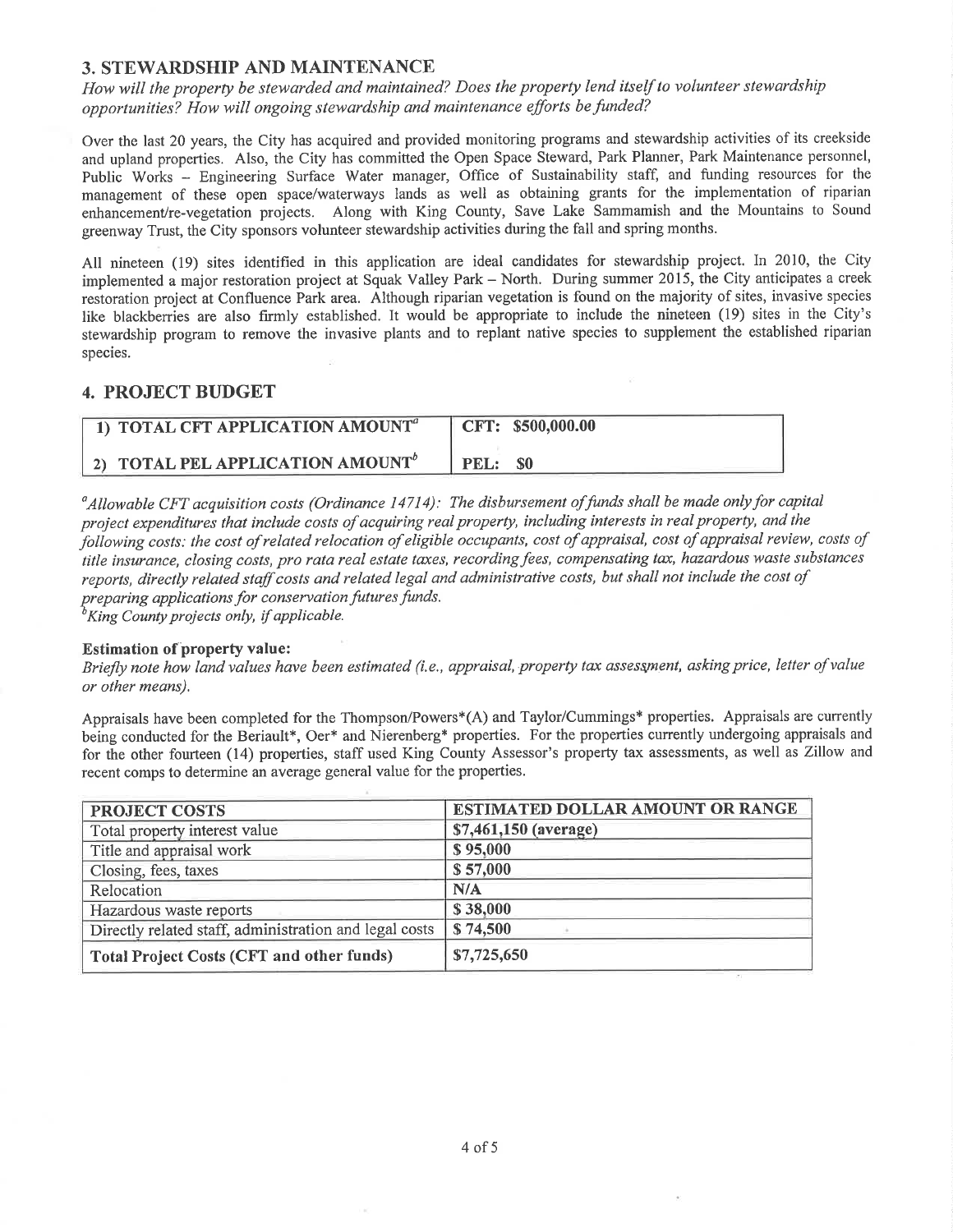| <b>MATCHING FUNDS: Existing Sources</b><br>(CFT can only provide a maximum of 50% of anticipated<br>project costs) | <b>DATE</b><br>(Expended or Committed) | <b>DOLLAR AMOUNT</b><br>(Expended or Committed)                                      |
|--------------------------------------------------------------------------------------------------------------------|----------------------------------------|--------------------------------------------------------------------------------------|
| City of Issaquah 2013 Park Bond for Open Space and<br>Creekside Land                                               | Committed                              | \$2,000,000                                                                          |
| <b>Total CFT Funds Previously Received</b><br><b>This Project</b>                                                  | Committed                              | \$48,727 (2012 remaining) +<br>$$250,000(2013) +$<br>$$250,000(2014) =$<br>\$548,727 |
| <b>Total Matching Funds and Past CFT Funds</b><br><b>Currently Identified</b>                                      |                                        | \$2,548,727                                                                          |
| <b>Unidentified Remaining Match Need</b>                                                                           |                                        | \$5,176,923                                                                          |

#### Unidentified remaining match need: What funds are anticipated and what is the time frame?

Please briefly discuss how the unidentified remaining match need above will be met.

If successful, the City of Issaquah will use CFT grant funds as "seed" money for the submittal of additional grant applications, for Example Recreation and Conservation Office WWRP - Urban Wildlife Habitat Program or Riparian Program grant applications. The match may also be achieved through the use of 2013 Park Bond funds, \$2 million of which is dedicated for acquiring open space and creekside land.

# 5. IN-KIND CONTRIBUTIONS FROM PARTNERSHIPS

| <b>Brief Activity Description</b>                                                                 | <b>Dollar Value of</b><br>In-kind<br>Contribution     | <b>Status</b><br>(Completed or Proposed) | <b>Activity Date Range</b><br>(Completion Date or Proposed<br>Completion Date) |
|---------------------------------------------------------------------------------------------------|-------------------------------------------------------|------------------------------------------|--------------------------------------------------------------------------------|
| <b>Washington Conservation Corps</b>                                                              | 4,000 volunteer<br>hours @ \$9.47/hr<br>$= $37,880$   | Completed                                | 2014                                                                           |
| Issaquah Creek WaterWays<br>Stewardship Projects w/MTSG<br><b>Trust</b>                           | 2,240 volunteer<br>hours $(a)$ \$15/hr<br>$= $33,600$ | Completed                                | 2014                                                                           |
| Other Volunteers (non-profits,<br>Scouts, various groups, local<br>business, local schools, etc.) | 478 volunteer<br>hours $@$ \$15/hr<br>$= $7,170$      | Completed                                | 2014                                                                           |
| <b>TOTAL</b>                                                                                      | \$78,650.00                                           |                                          |                                                                                |

# 6. ATTACHED MAPS (Two maps are now required: 1) site map and 2) general location map; you may also include one additional map, aerial photo or site photo)

8 1/2 x 11" maps are preferred, but 11 x 17" is acceptable if folded and hole-punched for insertion into a three-ring binder.

#### Site Map that shows the following:

- Each parcel proposed for acquisition in yellow or distinct shading and an indication of any parcel proposed for less than fee simple acquisition, such as a conservation easement;
- Location of any proposed development to the site such as parking, trails or other facilities;
- Location of any proposed site restoration;
- Existing adjacent public (local, state or federal) parks or open spaces labeled and shown in dark green or distinct shading.

#### **Location Map** that shows the following:

- Other permanently protected open spaces (private, non-profit, institutional, etc.) shown in light green or distinct shading;
- Major water courses such as creeks, rivers, lakes or wetlands;
- Major roads, arterial roads or regional trails.
- Map scale: This map should show approximately a ten-mile radius around the proposed acquisition(s).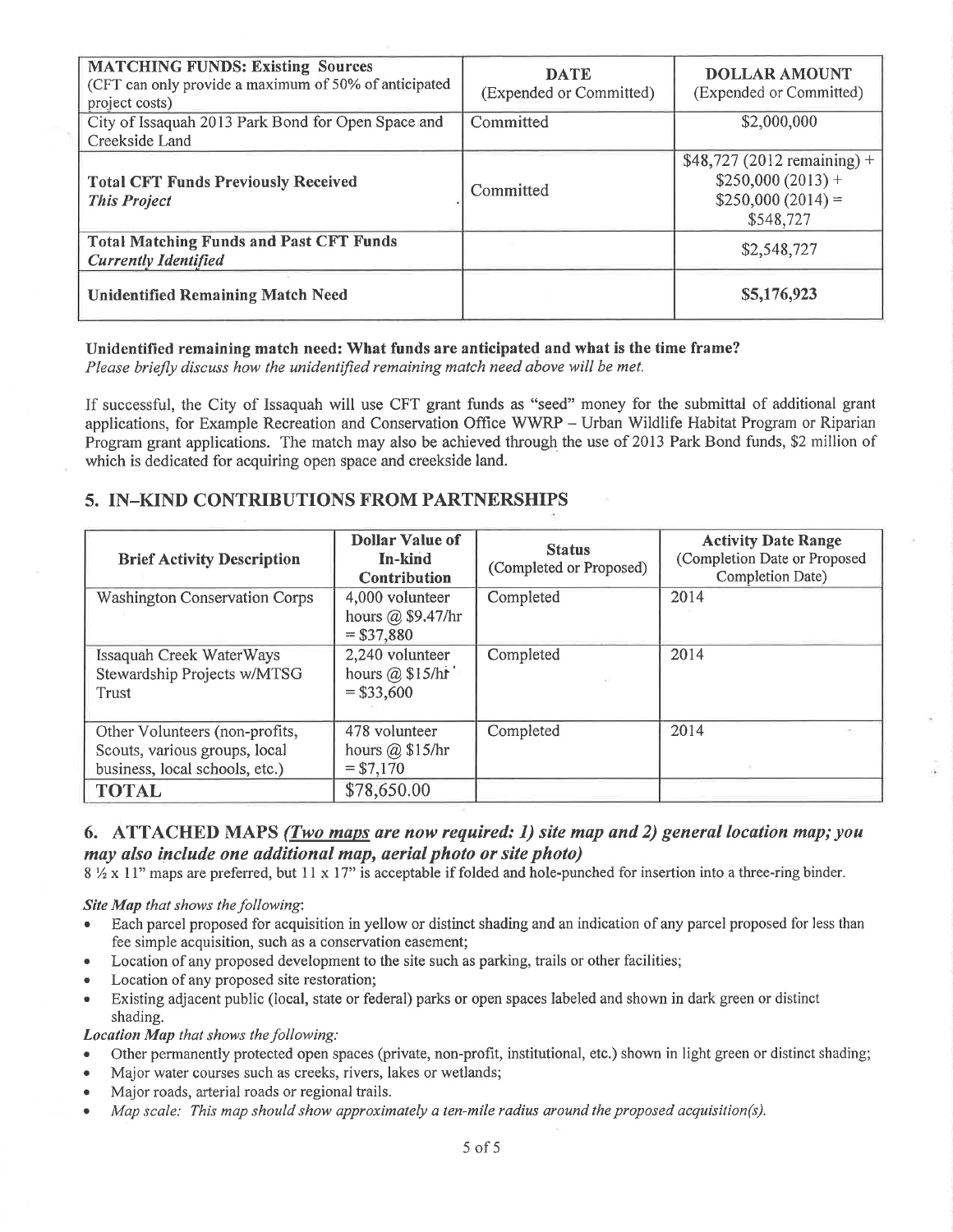